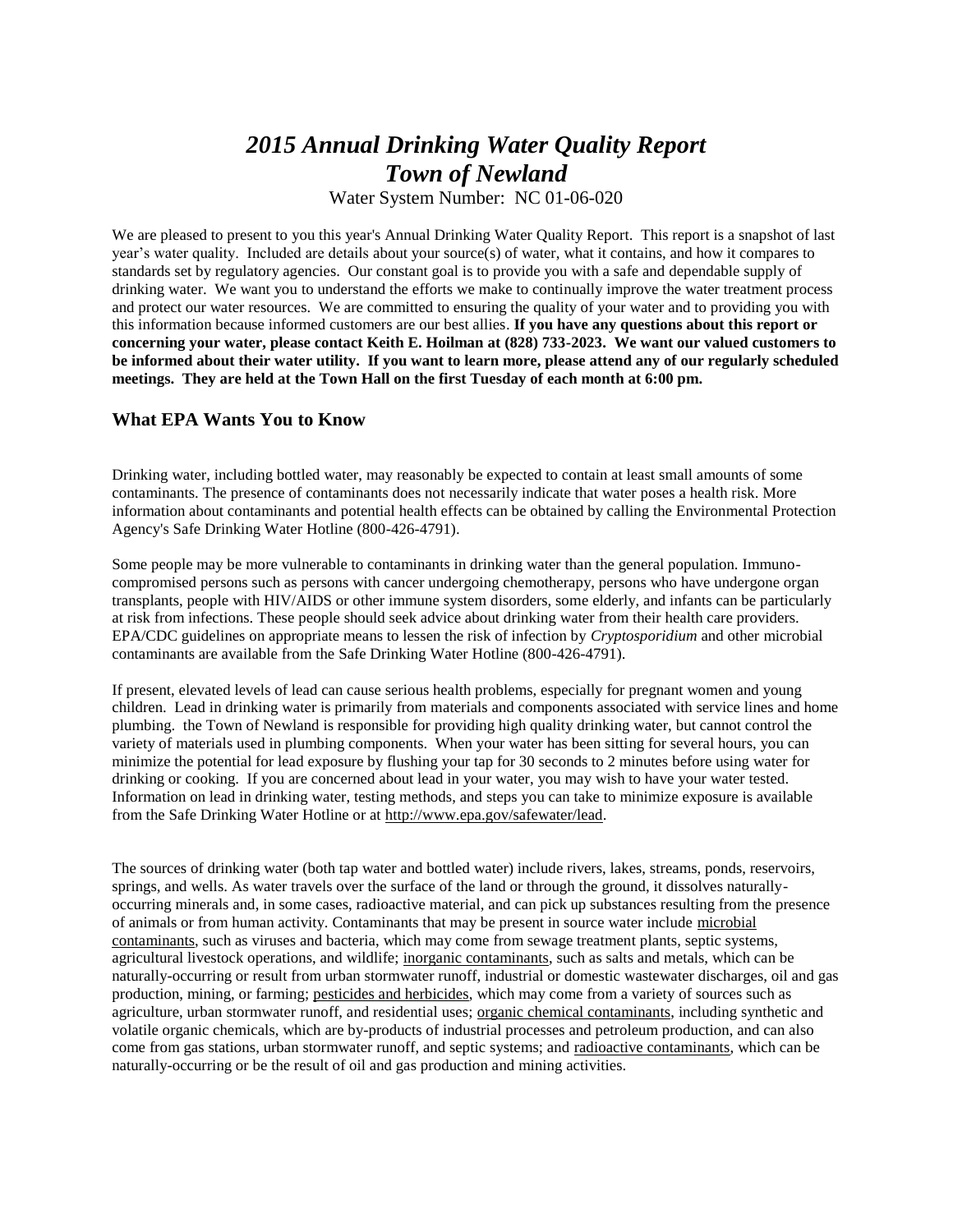In order to ensure that tap water is safe to drink, EPA prescribes regulations which limit the amount of certain contaminants in water provided by public water systems. FDA regulations establish limits for contaminants in bottled water, which must provide the same protection for public health.

# **When You Turn on Your Tap, Consider the Source**

The water that is used by this system is groundwater and is located at 5 locations in the area.

# **Source Water Assessment Program (SWAP) Results**

The North Carolina Department of Environment and Natural Resources (DENR), Public Water Supply (PWS) Section, Source Water Assessment Program (SWAP) conducted assessments for all drinking water sources across North Carolina. The purpose of the assessments was to determine the susceptibility of each drinking water source (well or surface water intake) to Potential Contaminant Sources (PCSs). The results of the assessment are available in SWAP Assessment Reports that include maps, background information and a relative susceptibility rating of Higher, Moderate or Lower.

The relative susceptibility rating of each source for the Town of Newland was determined by combining the contaminant rating (number and location of PCSs within the assessment area) and the inherent vulnerability rating (i.e., characteristics or existing conditions of the well or watershed and its delineated assessment area). The assessment findings are summarized in the table below:

| <b>Source Name</b> | <b>Susceptibility Rating</b> | <b>SWAP Report Date</b> |
|--------------------|------------------------------|-------------------------|
| Well $# 1$         | Moderate                     | <b>July 2015</b>        |
| Well $# 2$         | Moderate                     | <b>July 2015</b>        |
| Well $# 3$         | Moderate                     | <b>July 2015</b>        |
| Well $#4$          | Moderate                     | <b>July 2015</b>        |
| Well $# 5$         | Moderate                     | <b>July 2015</b>        |

#### **Susceptibility of Sources to Potential Contaminant Sources (PCSs)**

The complete SWAP Assessment report for the Town of Newland may be viewed on the Web at: [www.ncwater.org/pws/swap.](http://www.ncwater.org/pws/swap) Note that because SWAP results and reports are periodically updated by the PWS Section, the results available on this web site may differ from the results that were available at the time this CCR was prepared. If you are unable to access your SWAP report on the web, you may mail a written request for a printed copy to: Source Water Assessment Program – Report Request, 1634 Mail Service Center, Raleigh, NC 27699-1634, or email requests to swap@ncdenr.gov. Please indicate your system name, number, and provide your name, mailing address and phone number. If you have any questions about the SWAP report please contact the Source Water Assessment staff by phone at 919-707-9098.

It is important to understand that a susceptibility rating of "higher" does not imply poor water quality, only the system's potential to become contaminated by PCSs in the assessment area.

# **Help Protect Your Source Water**

Protection of drinking water is everyone's responsibility. You can help protect your community's drinking water source(s) in several ways, dispose of chemicals properly; take used motor oil to a recycling center, volunteer in your community to participate in group efforts to protect your source.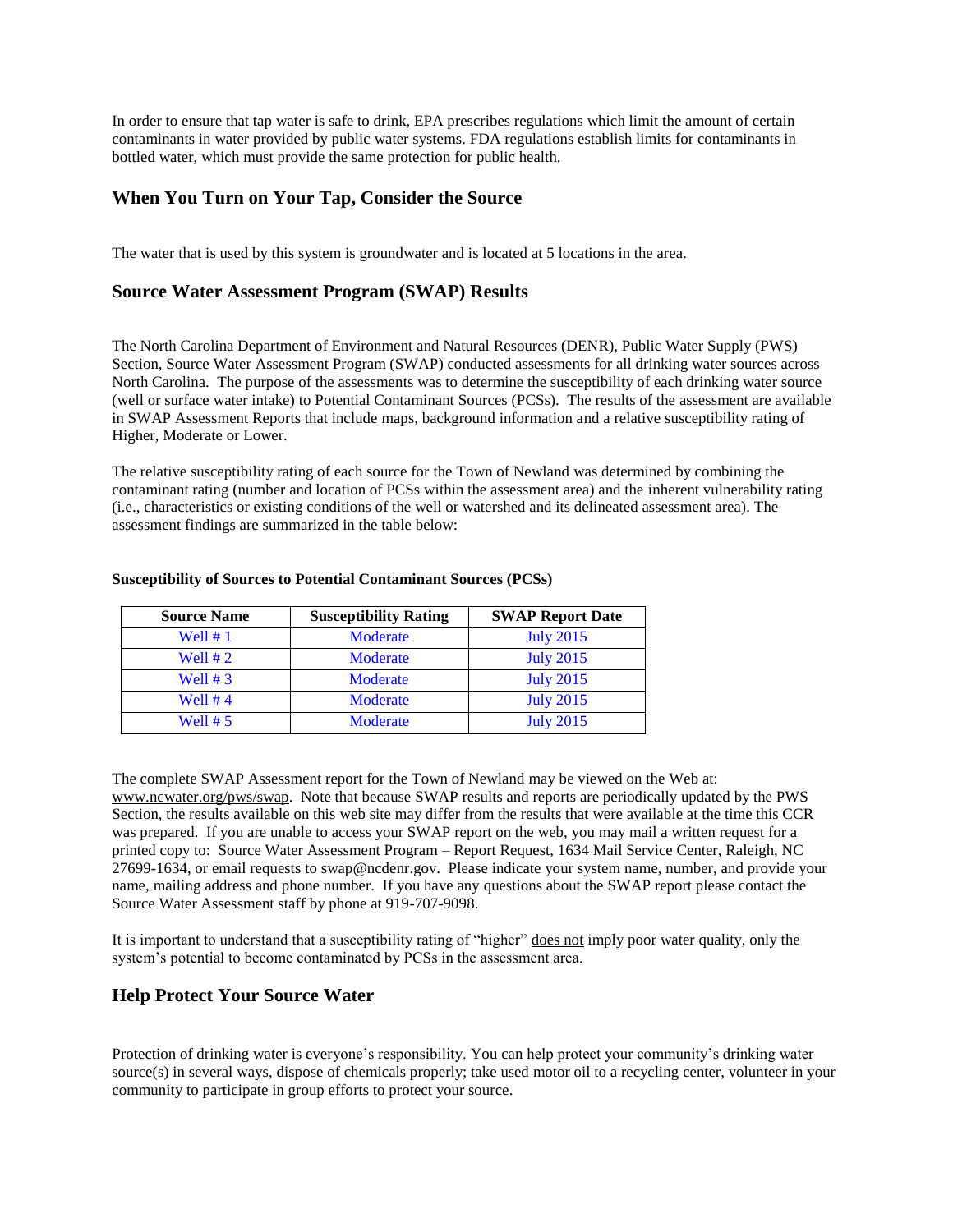## **Violations that Your Water System Received for the Report Year**

**We are proud to report that the Town of Newland's water met or exceeded all the requirements of the Safe Drinking Water Act.** 

# **Water Quality Data Tables of Detected Contaminants**

We routinely monitor for over 150 contaminants in your drinking water according to Federal and State laws. The tables below list all the drinking water contaminants that we detected in the last round of sampling for each particular contaminant group. The presence of contaminants does not necessarily indicate that water poses a health risk. **Unless otherwise noted, the data presented in this table is from testing done January 1 through December 31, 2015.** The EPA and the State allow us to monitor for certain contaminants less than once per year because the concentrations of these contaminants are not expected to vary significantly from year to year. Some of the data, though representative of the water quality, is more than one year old.

Unregulated contaminants are those for which EPA has not established drinking water standards. The purpose of unregulated contaminant monitoring is to assist EPA in determining the occurrence of unregulated contaminants in drinking water and whether future regulations are warranted.

### **Important Drinking Water Definitions:**

*Not-Applicable (N/A)* – Information not applicable/not required for that particular water system or for that particular rule.

*Non-Detects (ND)* - Laboratory analysis indicates that the contaminant is not present at the level of detection set for the particular methodology used.

*Parts per million (ppm) or Milligrams per liter (mg/L)* - One part per million corresponds to one minute in two years or a single penny in \$10,000.

*Parts per billion (ppb) or Micrograms per liter (ug/L)* - One part per billion corresponds to one minute in 2,000 years, or a single penny in \$10,000,000.

*Picocuries per liter (pCi/L)* - Picocuries per liter is a measure of the radioactivity in water.

*Action Level (AL) -* The concentration of a contaminant which, if exceeded, triggers treatment or other requirements which a water system must follow.

*Treatment Technique (TT)* **-** A required process intended to reduce the level of a contaminant in drinking water.

*Maximum Residual Disinfection Level (MRDL)* – The highest level of a disinfectant allowed in drinking water. There is convincing evidence that addition of a disinfectant is necessary for control of microbial contaminants.

*Maximum Residual Disinfection Level Goal (MRDLG)* – The level of a drinking water disinfectant below which there is no known or expected risk to health. MRDLGs do not reflect the benefits of the use of disinfectants to control microbial contaminants.

*Locational Running Annual Average (LRAA)* – The average of sample analytical results for samples taken at a particular monitoring location during the previous four calendar quarters under the Stage 2 Disinfectants and Disinfection Byproducts Rule.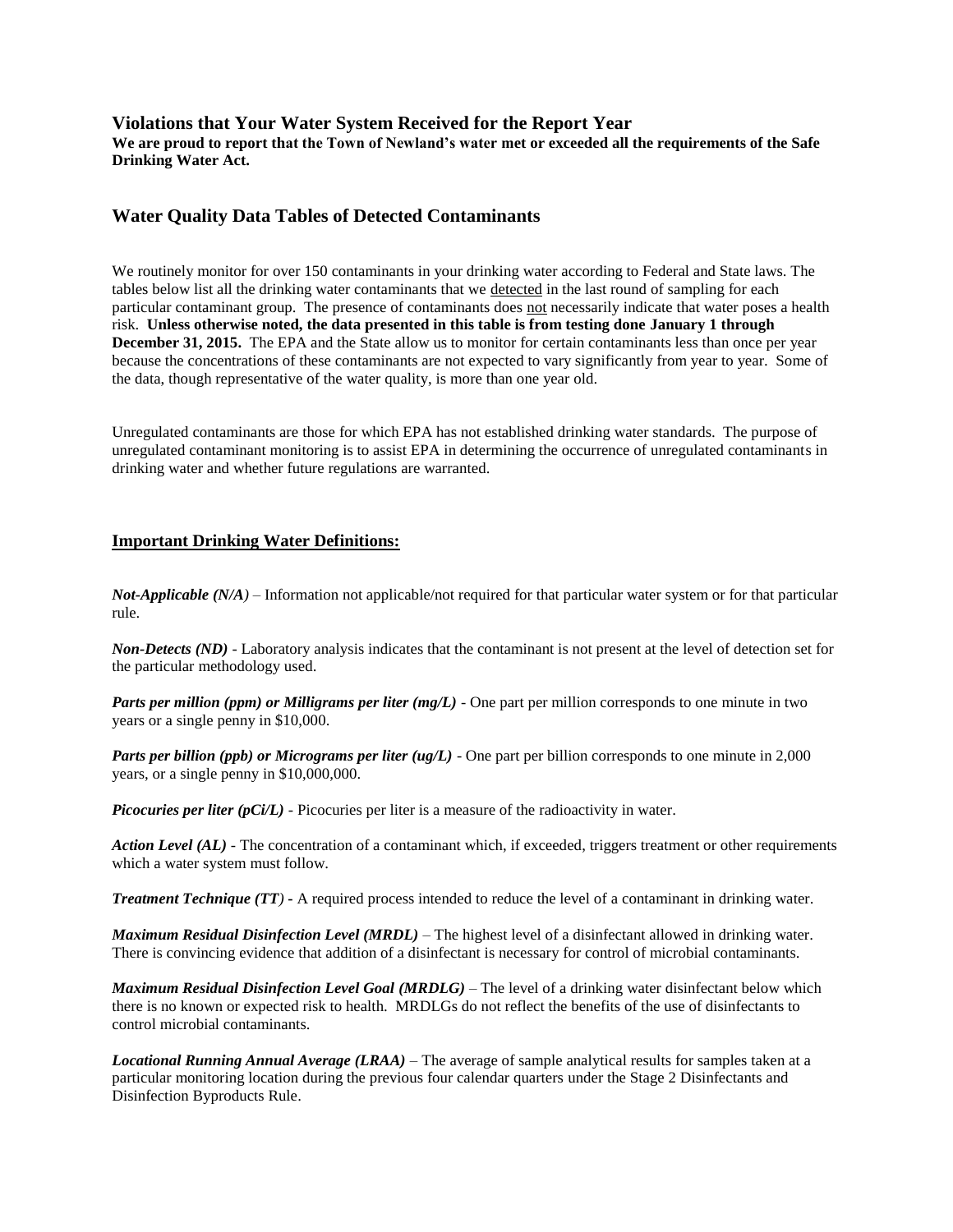*Maximum Contaminant Level (MCL)* - The highest level of a contaminant that is allowed in drinking water. MCLs are set as close to the MCLGs as feasible using the best available treatment technology.

*Maximum Contaminant Level Goal (MCLG)* - The level of a contaminant in drinking water below which there is no known or expected risk to health. MCLGs allow for a margin of safety.

# **Tables of Detected Contaminants**

**Microbiological Contaminants in the Distribution System -** For systems that collect *less than 40* samples per month

| Contaminant (units)                                | <b>MCL</b><br>Violation<br>Y/N | Your<br>Water | MCLG. | MCL.                                                                                          | Likely Source of Contamination       |
|----------------------------------------------------|--------------------------------|---------------|-------|-----------------------------------------------------------------------------------------------|--------------------------------------|
| Total Coliform Bacteria<br>(presence or absence)   | N                              | Absent        |       | 1 positive sample / month*<br>Note: If either an original<br>routine sample and/or its repeat | Naturally present in the environment |
| Fecal Coliform or E. coli<br>(presence or absence) | N                              | Absent        |       | samples(s) are fecal coliform or<br>E. coli positive, a Tier 1 violation<br>exists.           | Human and animal fecal waste         |

#### **Nitrate/Nitrite Contaminants Well 1**

| Contaminant (units)            | Sample<br>Date | MCL<br>Violation<br>Y/N | Your<br>Water | Range<br>High<br>Low | <b>MCLG</b> | <b>MCL</b> | Likely Source of Contamination                                                                    |
|--------------------------------|----------------|-------------------------|---------------|----------------------|-------------|------------|---------------------------------------------------------------------------------------------------|
| Nitrate (as Nitrogen)<br>(ppm) | 3/24/15        | N                       | 2.6 ppm       | N/A                  | 10          | 10         | Runoff from fertilizer use; leaching from<br>septic tanks, sewage; erosion of natural<br>deposits |

#### **Nitrate/Nitrite Contaminants Well 2**

| Contaminant (units)            | Sample<br>Date | MCL<br>Violation<br>Y/N | Your<br>Water | Range<br>High<br>$L$ <sub>O</sub> W | MCLG | <b>MCL</b> | Likely Source of Contamination                                                                    |
|--------------------------------|----------------|-------------------------|---------------|-------------------------------------|------|------------|---------------------------------------------------------------------------------------------------|
| Nitrate (as Nitrogen)<br>(ppm) | 3/24/15        | N                       | $\sim$ .4 ppm | N/A                                 | 10   | 10         | Runoff from fertilizer use; leaching from<br>septic tanks, sewage; erosion of natural<br>deposits |

#### **Nitrate/Nitrite Contaminants Well 3**

| Contaminant (units)            | Sample<br>Date | <b>MCL</b><br>Violation<br>Y/N | Your<br>Water | Range<br>High<br>Low | <b>MCLG</b> | <b>MCL</b> | Likely Source of Contamination                                                                    |
|--------------------------------|----------------|--------------------------------|---------------|----------------------|-------------|------------|---------------------------------------------------------------------------------------------------|
| Nitrate (as Nitrogen)<br>(ppm) | 3/24/15        | N                              | $0.0$ ppm     | N/A                  | 10          | 10         | Runoff from fertilizer use; leaching from<br>septic tanks, sewage; erosion of natural<br>deposits |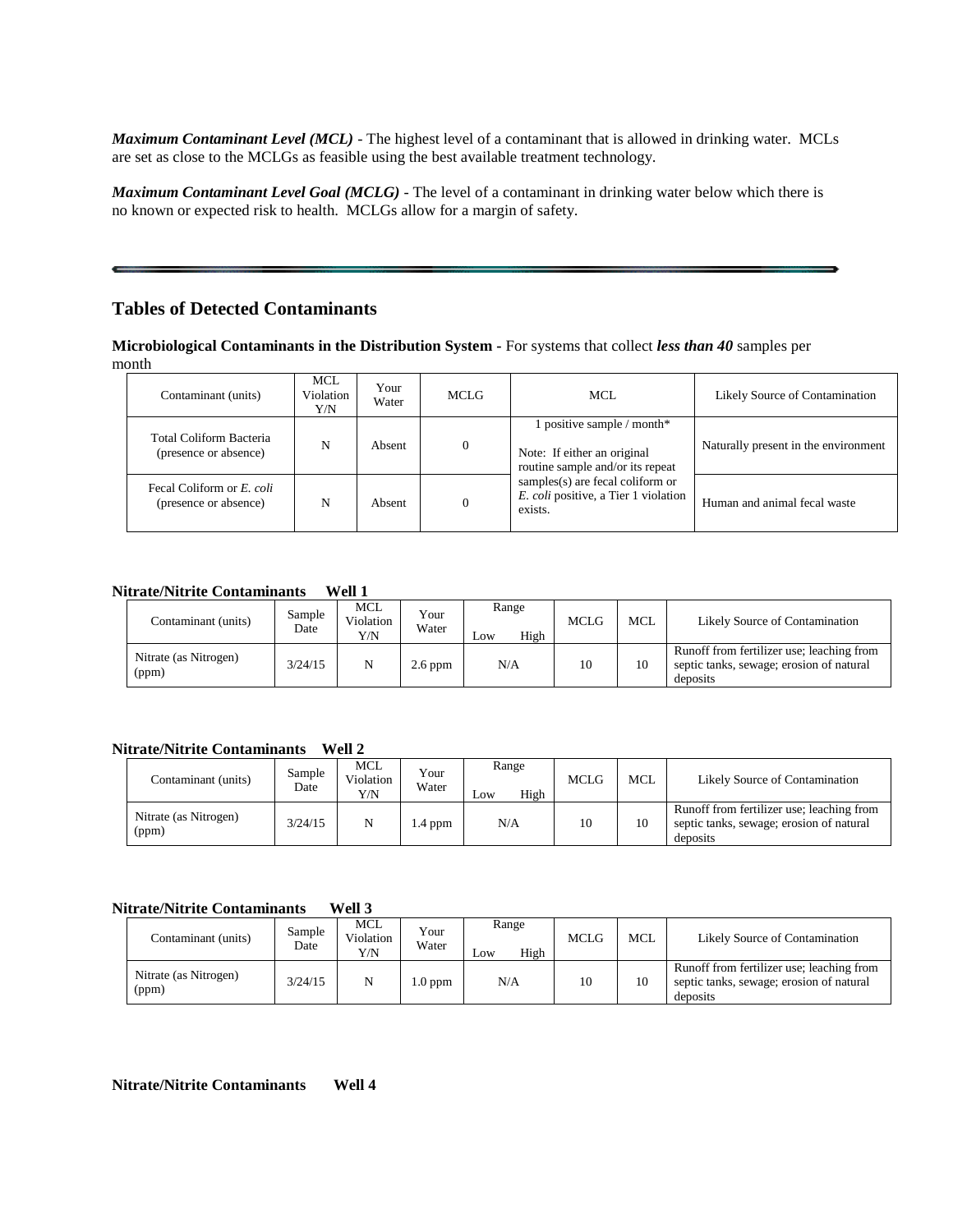| Contaminant (units)            | Sample<br>Date | <b>MCL</b><br>Violation<br>Y/N | Your<br>Water | Range<br>High<br>Low | <b>MCLG</b> | <b>MCL</b> | Likely Source of Contamination                                                                    |
|--------------------------------|----------------|--------------------------------|---------------|----------------------|-------------|------------|---------------------------------------------------------------------------------------------------|
| Nitrate (as Nitrogen)<br>(ppm) | 3/24/15        | N                              | .6 ppm        | N/A                  | 10          | 10         | Runoff from fertilizer use; leaching from<br>septic tanks, sewage; erosion of natural<br>deposits |

## **Nitrate/Nitrite Contaminants Well 5**

| Contaminant (units)            | Sample<br>Date | MCL<br>Violation<br>Y/N | Your<br>Water | Range<br>High<br>$L$ <sub>O</sub> W | <b>MCLG</b> | <b>MCL</b> | Likely Source of Contamination                                                                    |
|--------------------------------|----------------|-------------------------|---------------|-------------------------------------|-------------|------------|---------------------------------------------------------------------------------------------------|
| Nitrate (as Nitrogen)<br>(ppm) | 3/24/15        | N                       | $1.8$ ppm     | N/A                                 | 10          | 10         | Runoff from fertilizer use; leaching from<br>septic tanks, sewage; erosion of natural<br>deposits |

# **Lead and Copper Contaminants**

| Contaminant (units)                           | Sample<br>Date | Your<br>Water | $#$ of sites<br>found above<br>the AL | <b>MCLG</b>  | AL        | Likely Source of Contamination                                          |
|-----------------------------------------------|----------------|---------------|---------------------------------------|--------------|-----------|-------------------------------------------------------------------------|
| Copper (ppm)<br>(90 <sup>th</sup> percentile) | 6/06/13        | 0.081<br>ppm  | $\Omega$                              | 1.3          | $AL=1.3$  | Corrosion of household plumbing<br>systems; erosion of natural deposits |
| Lead $(ppb)$<br>(90 <sup>th</sup> percentile) | 6/06/13        | ND.           | $\Omega$                              | $\mathbf{0}$ | $AI = 15$ | Corrosion of household plumbing<br>systems, erosion of natural deposits |
| Contaminant (units)                           | Sample<br>Date | Your<br>Water | $#$ of sites<br>found above<br>the AL | MCLG         | AI.       | Likely Source of Contamination                                          |
| Copper (ppm)<br>(90 <sup>th</sup> percentile) | 11/20/13       | 0.087<br>ppm  | $\Omega$                              | 1.3          | $AL=1.3$  | Corrosion of household plumbing<br>systems; erosion of natural deposits |
| Lead $(ppb)$<br>(90 <sup>th</sup> percentile) | 11/20/13       | ND.           | $\Omega$                              | $\Omega$     | $AI = 15$ | Corrosion of household plumbing<br>systems, erosion of natural deposits |

# **Radioactive Contaminants Well 1**

| Contaminant (units)_ | Sample<br>Date | <b>MCL</b><br>$-1$<br>101ation<br>V/N<br>1/1 | . .<br>Y our<br>Water | <b>MCLG</b> | <b>MCL</b> | .<br>Contamination<br>∟ikelv<br>Source of C |
|----------------------|----------------|----------------------------------------------|-----------------------|-------------|------------|---------------------------------------------|
|----------------------|----------------|----------------------------------------------|-----------------------|-------------|------------|---------------------------------------------|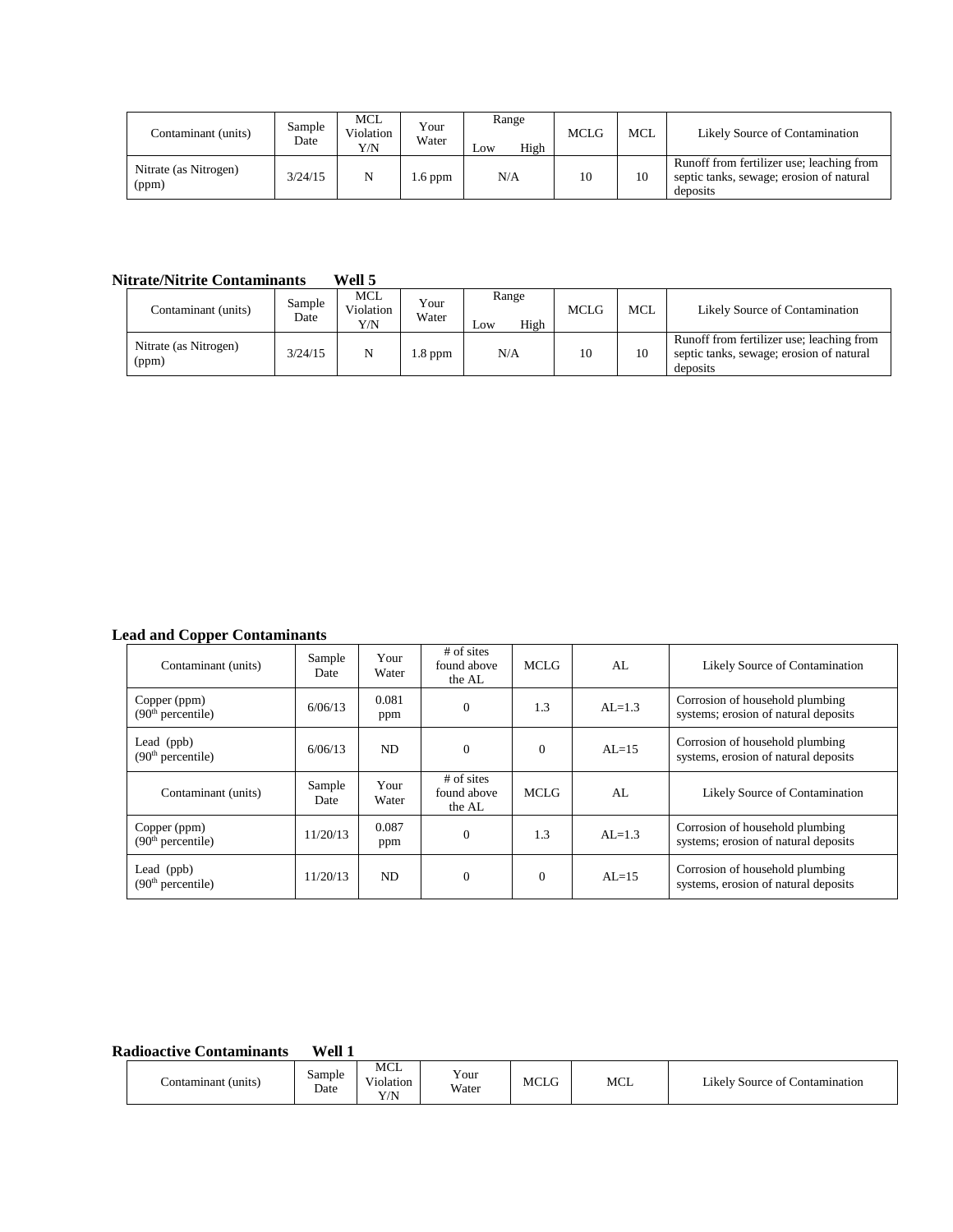| Beta/photon emitters $(pCi/L)$ | 2013 | 4.5 pC:// | $50*$ | Decay of natural and man-made deposits |
|--------------------------------|------|-----------|-------|----------------------------------------|
| Combined radium (pCi/L)        | 2013 | 1.5 pCi/L |       | Erosion of natural deposits            |

#### **Radioactive Contaminants Well 2**

| Contaminant (units)     | Sample<br>Date | <b>MCL</b><br>Violation<br>Y/N | Your<br>Water | <b>MCLG</b> | MCL | Likely Source of Contamination |
|-------------------------|----------------|--------------------------------|---------------|-------------|-----|--------------------------------|
| Combined radium (pCi/L) | 2013           | N                              | $0.9$ pCi/L   |             |     | Erosion of natural deposits    |

## **Radioactive Contaminants Well 3**

| Contaminant (units)     | Sample<br>Date | MCL<br>Violation<br>Y/N | Your<br>Water       | MCLG | MCL | Likely Source of Contamination |
|-------------------------|----------------|-------------------------|---------------------|------|-----|--------------------------------|
| Combined radium (pCi/L) | 2013           |                         | $0.5 \text{ pCi/L}$ |      |     | Erosion of natural deposits    |

#### **Radioactive Contaminants Well 4**

| Contaminant (units)            | Sample<br>Date | MCL<br>Violation<br>Y/N | Your<br>Water       | <b>MCLG</b> | <b>MCL</b> | Likely Source of Contamination         |
|--------------------------------|----------------|-------------------------|---------------------|-------------|------------|----------------------------------------|
| Beta/photon emitters $(pCi/L)$ | 2013           | N                       | 5.1 $pCi/L$         |             | $50*$      | Decay of natural and man-made deposits |
| Combined radium (pCi/L)        | 2013           | N                       | $1.4 \text{ pCi/L}$ |             |            | Erosion of natural deposits            |

#### **Radioactive Contaminants Well 5**

| Contaminant (units)     | Sample<br>Date | MCL<br>Violation<br>Y/N | Your<br>Water | <b>MCLG</b> | MCL | Likely Source of Contamination |
|-------------------------|----------------|-------------------------|---------------|-------------|-----|--------------------------------|
| Combined radium (pCi/L) | 2012           |                         | $1.62$ pCi/L  |             |     | Erosion of natural deposits    |

## **Disinfectant Residuals Summary**

|                | Year<br>Sampled | MRDL<br>Violation<br>Y/N | Your<br>Water<br>(highest RAA) | Range<br>High<br>Low | <b>MRDLG</b> | <b>MRDL</b> | Likely Source of Contamination             |
|----------------|-----------------|--------------------------|--------------------------------|----------------------|--------------|-------------|--------------------------------------------|
| Chlorine (ppm) | 2015            | N                        | $0.77$ ppm                     | $0.09 - 1.07$ ppm    |              | 4.0         | Water additive used to<br>control microbes |

# **Stage 2 Disinfection Byproduct Compliance -** Based upon Locational Running Annual Average (LRAA)

| Disinfection<br>Byproduct | Year<br>Sampled | <b>MCL</b><br>Violation<br>Y/N | Your<br>Water<br>(highest LRAA) | Range<br>Low | High | <b>MCLG</b> | <b>MCL</b> | Likely Source of<br>Contamination           |
|---------------------------|-----------------|--------------------------------|---------------------------------|--------------|------|-------------|------------|---------------------------------------------|
| TTHM (ppb)                |                 |                                |                                 |              |      | N/A         | 80         | Byproduct of drinking<br>water disinfection |
| Location                  |                 |                                |                                 |              |      |             |            |                                             |